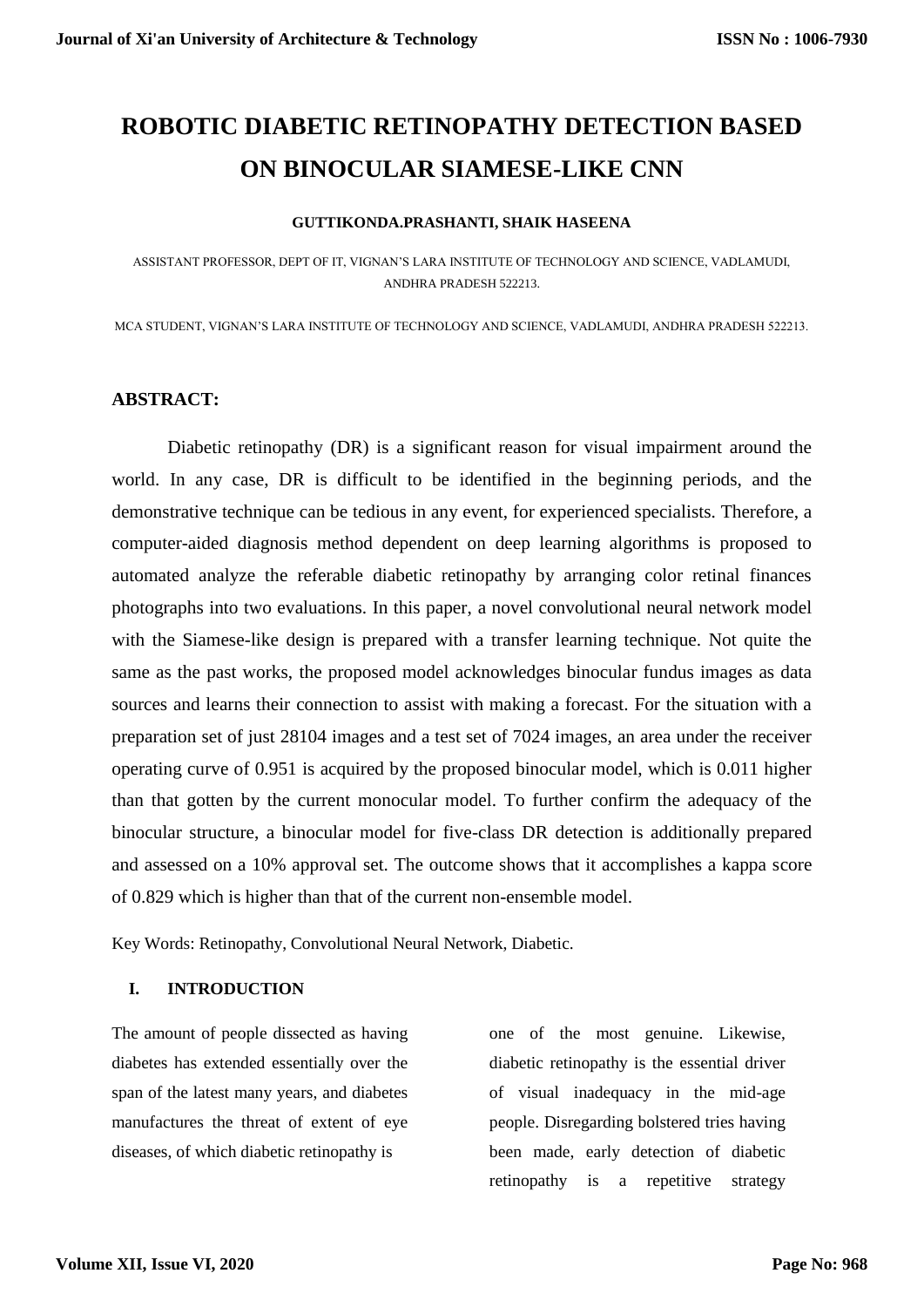regardless, for a decidedly ready clinician, which may realize conceded treatment, miscommunication, etc. The hugeness of a programmed methodology for diabetic retinopathy detection has been seen. In our examination, we revolve around the portrayal of retinal pictures into common pictures and diabetic retinopathy pictures.

Past undertakings using picture feature extraction and AI systems increased incredible ground. The features used for the classifiers join hard exudates, red wounds, littler scope aneurysms, and vein detection, etc., while the classifiers used for the task contain neural networks, pitiful depiction classifiers, straight discriminant analysis (LDA), bolster vector machine (SVM), k-closest neighbors (KNN) calculation, etc. Nonetheless, none of the deliberately gathered features can cover all of the appearances of diabetic retinopathy in the photos, and a colossal division of cases wind up being run of the mill while much time has been spent diagnosing common cases. Accordingly, the sensible clinical usage of the programmed diagnosing system is obliged.

Progressing propels in convolutional neural networks (CNNs) have made it a cream of the crop framework in picture course of action undertakings, and its varieties have begun to run various fields in PC vision, for instance, object detection, picture request, object following, edge detection. Rather than using painstakingly collected features, CNN can get acquainted with a hierarchy of features, which can be used for picture game plan purposes. As the levels of leadership approach is open to adjust progressively complex features, similarly as understanding and bowing features in higher layers, the accuracy of the CNN-based picture gathering technique can be higher. Taking into account this assumption, we explore the use of the CNN-based technique for the diabetic retinopathy test in this work.

Likewise, a specific multilayer CNN designing is organized, and attempts are driven on certifiable retina data. In addition, the results obtained show our notion as we achieve 94.5% precision, which positions as the most raised in relationship with past high quality component based classifiers. The overall cost of rewarding adult diabetes and its provoked steady disarrays is USD 850 billion of each 2017. Diabetic retinopathy (DR) is one of the most broadly perceived and real troubles of diabetes mellitus and is the fundamental wellspring of low vision and visual lack in working-age adults [1, 2]. The International Diabetes Foundation (IDF) surveyed that the overall people with diabetes in 2017 was 451 million and over 33% of the masses had DR [3], addressing a gigantic masses at risk for visual incapacity or visual weakness. By 2045, the general ordinariness of diabetes is depended upon to augmentation to 693 million people [3].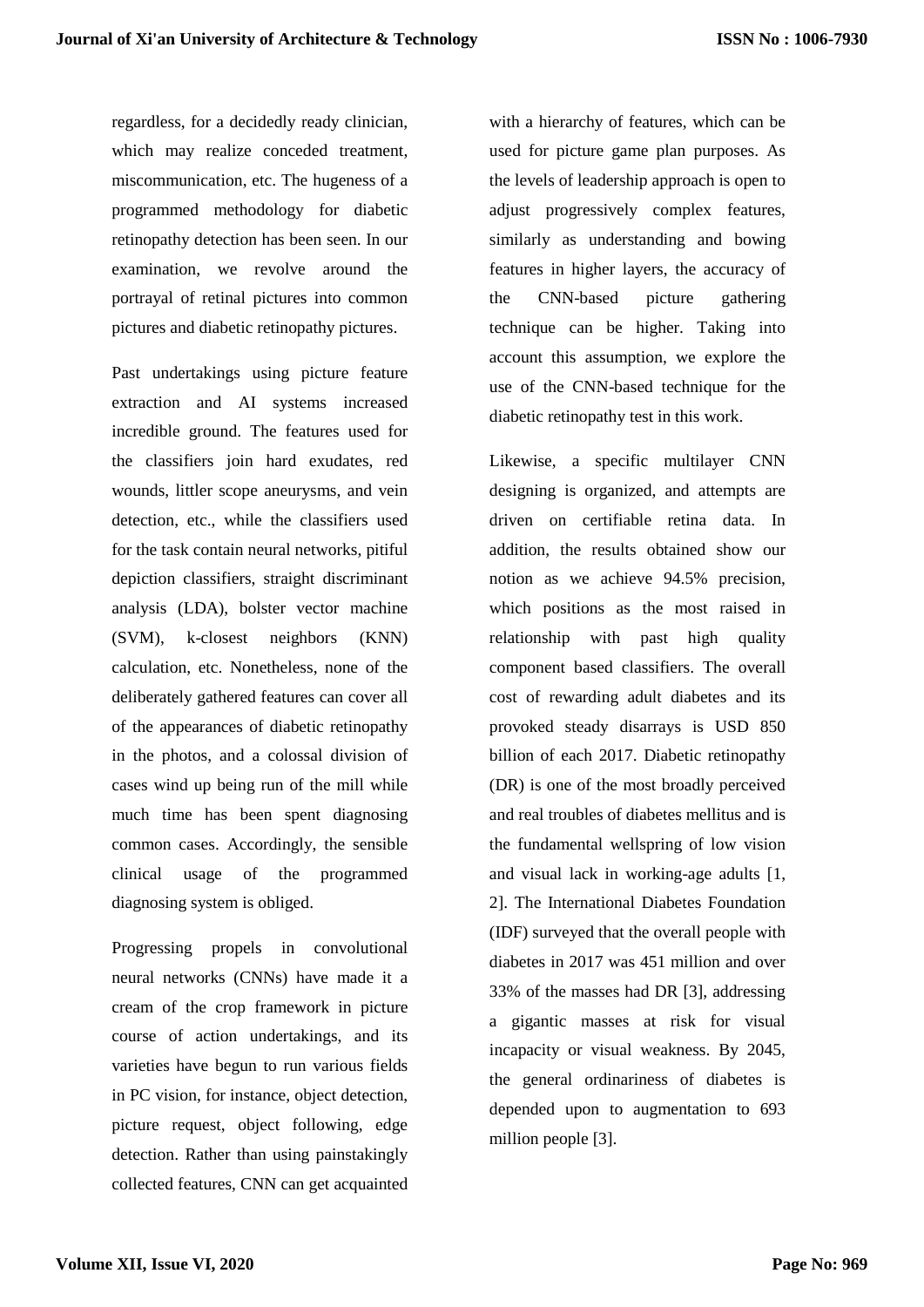Likewise, for all intents and purposes half (49.7%) shockingly living with diabetes remain unfamiliar for a serious long time by virtue of calm signs [3]. In any case, long stretch high glucose levels in the end smash veins and nerves, provoking traps, for instance, cardiovascular affliction and visual insufficiency. Detection and treatment of DR in the first place time will balance its improvement or development. The assurance and earnestness of DR rely upon retinal appraisal. Clinically, the gathering of DR can be isolated into two classes: (1) nonproliferative diabetic retinopathy (NPDR) with exudation and ischemia in different reality yet without retinal neovascularization, and (2) proliferative diabetic retinopathy (PDR), which is depicted by neovascularization with or without its complexities of regular retinal partition and the underlying appearance of vitreous release. Microvascular afflictions of NPDR join microaneurysms, retinal touch and smear hemorrhages, lipid exudates, venous beading change, and intraretinal microvascular varieties from the standard (IRMA). Considering the degree and level of these wounds, NPDR can be isolated into three levels: delicate NPDR presents with microaneurysms or barely any retinal hemorrhages; moderate NPDR shows logically outrageous microaneurysms, release or fragile exudate, yet not showing up at the level of genuine NPDR, which is connected with a stepped retinal channel in 4 quadrants, venous beading in any

occasion 2 quadrants and IRMA in at any rate 1 quadrant. Table 1 abbreviates the DR class with its sign. Manual assessment by ophthalmologists has been the mainstay of DR screening in the earlier decades. Nonetheless, in light of the developing masses with diabetes and the progressing propels in advancement, automated detection of DR offers the likelihood to give a capable and monetarily keen approach to manage screening. Energy showcased robotized retinal picture examination structures (ARIAs, for instance, exchanging, Retmarker, and EyeArt, revolve around isolating debilitated/no affliction, or detection of referable DR [5, 6]. Regardless, ARIAs are starting at now not sufficiently complex to organize different degrees of DR, which suggests that distinctive the unnoticeable change between levels is up 'til now a troublesome task for the methodology of therapeutic picture examination.

Despite the precision of remedial picture taking care of, the adaptability and convertibility of restorative appraisal gear are of comparable noteworthiness. At present, the making sure about of computerized fundus pictures requires the teaming up patient to sit before the fundus camera in the room, with encompassing lighting constrained or slaughtered. The patient needs to anticipate the camera at a fixed light and use infrared fundus imaging to focus on the domain of interest. Various nonmydriatic cameras have programming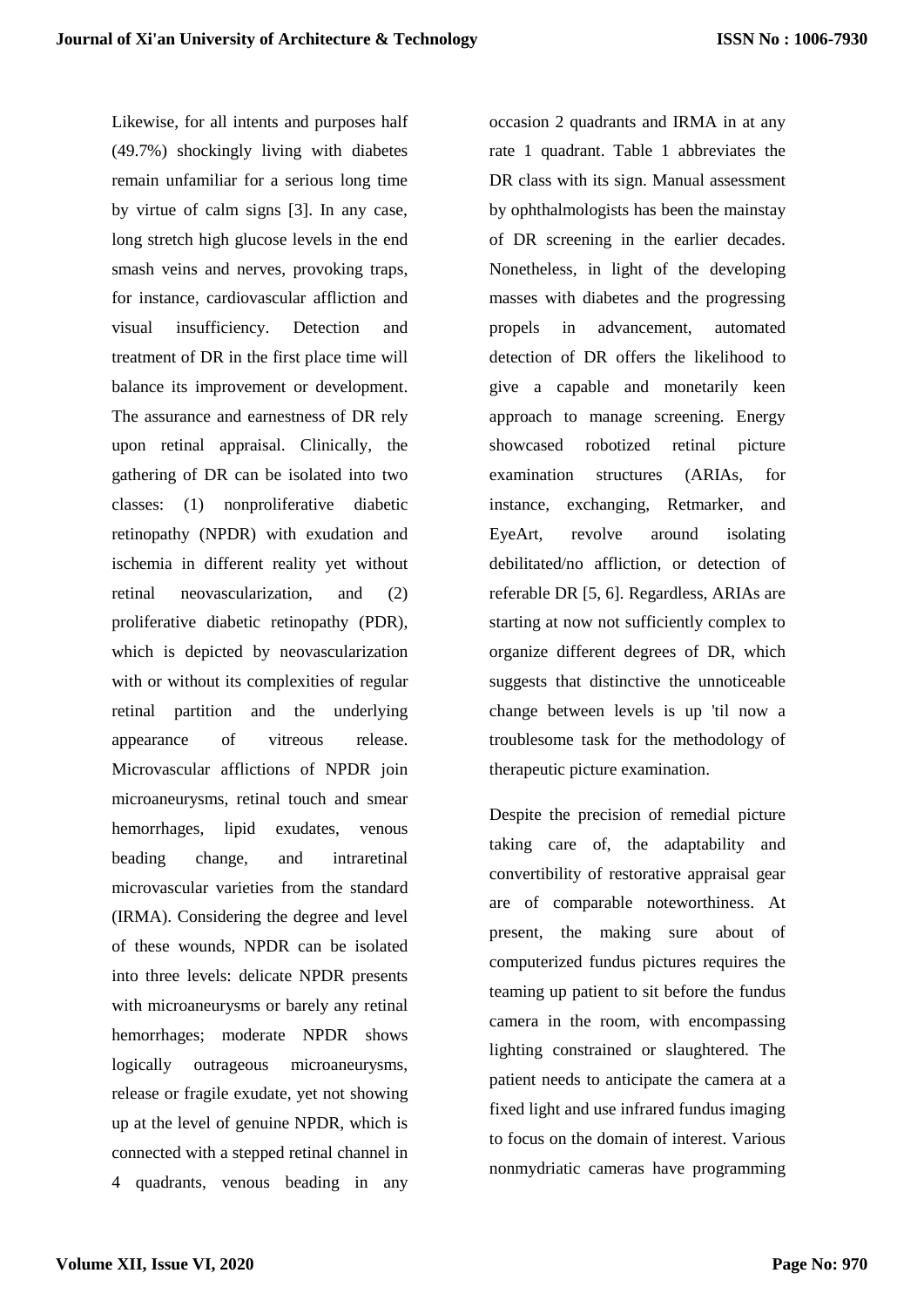that consequently recognizes the back shaft of the eye and snaps a photograph when it is locked in behind the eye. The RGB picture sensor despite everything requires on fire to get pictures in the observable light range.

## **II. LITERATURE SERVEY**

Xiang Zeng et al.[1] have proposed, a novel convolution neural network model with the Siamese-like plan is set up with a trade learning system. Not exactly equivalent to the past works, the proposed model recognizes binocular fundus pictures as data sources and learns their relationship to make a prediction.[1].Here simply homogeneous pictures of binocular photos of the fundus are taken care of, the system just predicts the proximity of DR afflictions by seeing fundus pictures of both the eye of a single person. The paper doesn't give detection of the disorders.

Goatman et al.[5] will when all is said in done depict an altered exposure of scaled downscale aneurysms in concealing fundus pictures, which expect a key action in PC helped assessment of diabetic retinopathy, a genuine and standard eye suffering. The estimation can be withdrawn into four stages. The underlying development contains picture upgrade, shroud correction, and picture organization of the green channel. A database of 21 commented on pictures has been utilized to set up the check. The figuring was appeared differently in relation to truly got investigating of 94 pictures; affectability was 88.5% at a normal number of 2.13 fake positives per image[5].

Shijian et al. [6] proposed the method for gathering fundus pictures. In this strategy fundus pictures are changed over into a component vector subject to histograms go pictures at different objectives. By then, fundus pictures were assembled by picking up from incorporate vectors of a huge number of run of the mill and abnormal getting ready fundus pictures. The precision of the system is 96%. Gathering et al. [7] showed a methodology of anomaly detection from concealing fundus pictures that utilization object-based concealing qualification. They request the variety from the standard into microaneurysms, channel, exudates, etc as spot class, uncommon veins, and sporadic sound system estimation.

Keerthi et al. [8] proposed techniques to perceive microaneurysms using an essential breaking point from a preprocessed picture. By then, the referred to and as frequently as conceivable happening issue objects are excused. At last, sort out, the contenders are given out on their comparability to veritable microaneurysms.

Fadzil et al. [9] arranged a structure for assessing diabetic retinopathy. They have used foveal avascular zone to examine diabetic retinopathy. By then separate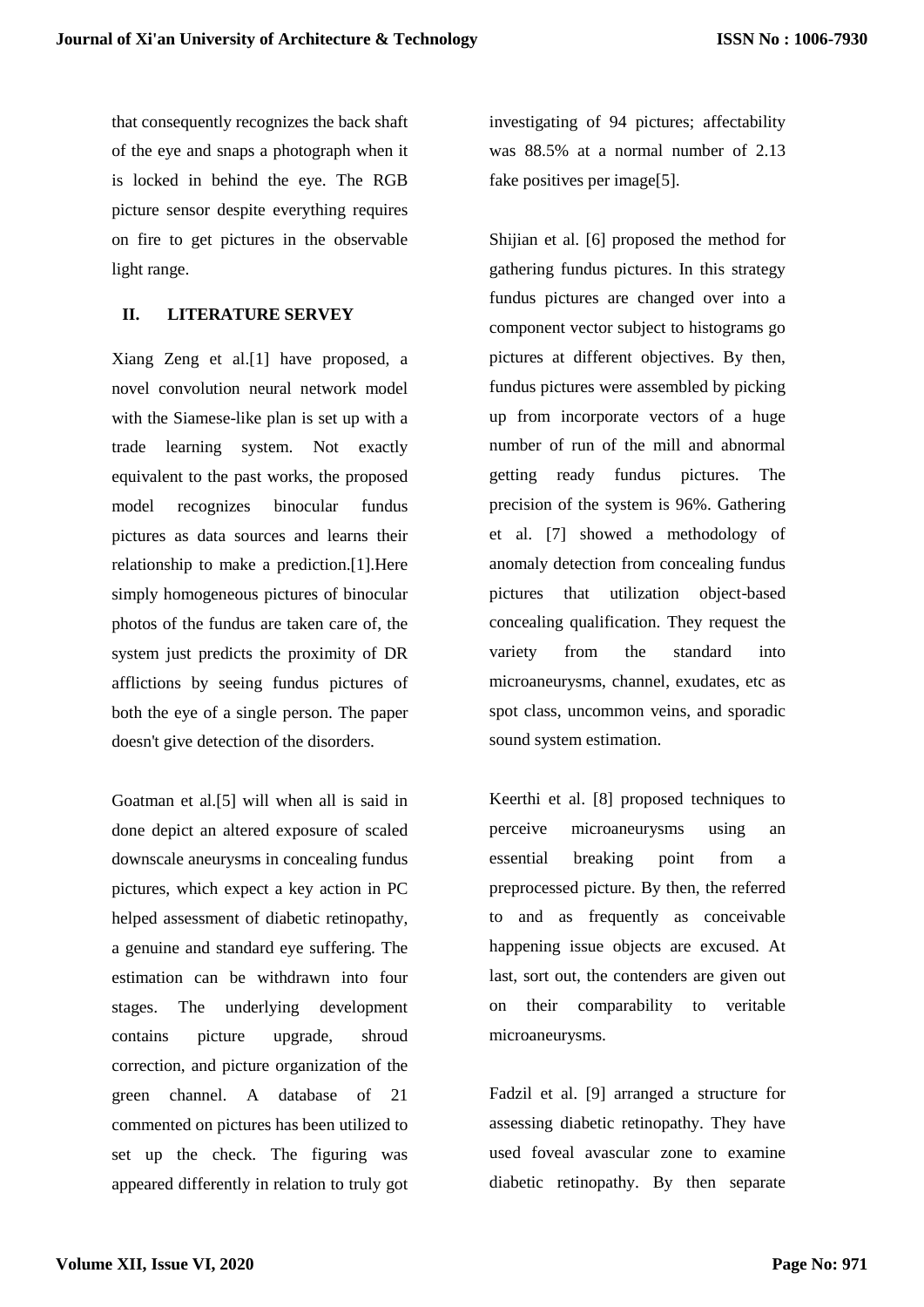obliged adaptable histogram alteration is applied to extend the unpredictability of retinal veins to the establishment in both dull and splendid areas.

H Sivakumar et al. [10] depict a phony neural network-based technique to mastermind diabetic retinopathy. They have realized three-layer feed-forward back causing neural network. In the planning time period, they used 6 data center points, 6 covered center points, and 4 yield center points. The four yield centers contrast with customary, diabetic Retinopathy, pre proliferative diabetic retinopathy, proliferative diabetic retinopathy.

Jayanthi et al. [11] depicted a structure describing the sort of retinal disorder and programmed analysis old enough related macular degeneration (drusen). The surface assessment is used to remove the features of the retina and subsequently, a neural network-based classifier is used to organize the sort of retinal sickness.

Vijayamadheswaran et al. [12] proposed important grouping and winding reason work networks. Sensible gathering expels features and the isolated features are used as commitments for the network. The target characteristics for setting up each exudate is given in the yield layer. The display of the system is 96%.

Niemeijer et al. present worldwide

microaneurysm detection competition, made with respect to the retinopathy online test (ROC). They mentioned that an authority allot each reference picture recognized microaneurysm into three classes relying upon their close by contrast and take a gander at the delayed consequences of five unmistakable techniques. The eventual outcomes of their work were submitted through a site after which standardized appraisal writing computer programs was used to choose the introduction of all of the methodologies by perceiving the size of the vessel. The directed technique for division of retinal pictures by using dull level and moment invariant-based features are used by the makers for early detection of diabetic retinopathy. The makers proper the planning set data in the part space for the assurance of a sensible classifier.

Sarah and Shadgar depict a programmed vein division of concealing fundus photos of the retina for the detection of diabetic retinopathy. They use a Bayesian classifier with prohibitive likelihood thickness work. Furthermore, the accuracy of their optimal classifier is evaluated using ROC twists assessment. The affectability and disposition of the system is 95.5%. Sanchez et al. depicted the detection of diabetic retinopathy through wounds. Their system uses two features (concealing and condition) of the injury to distinguish wounds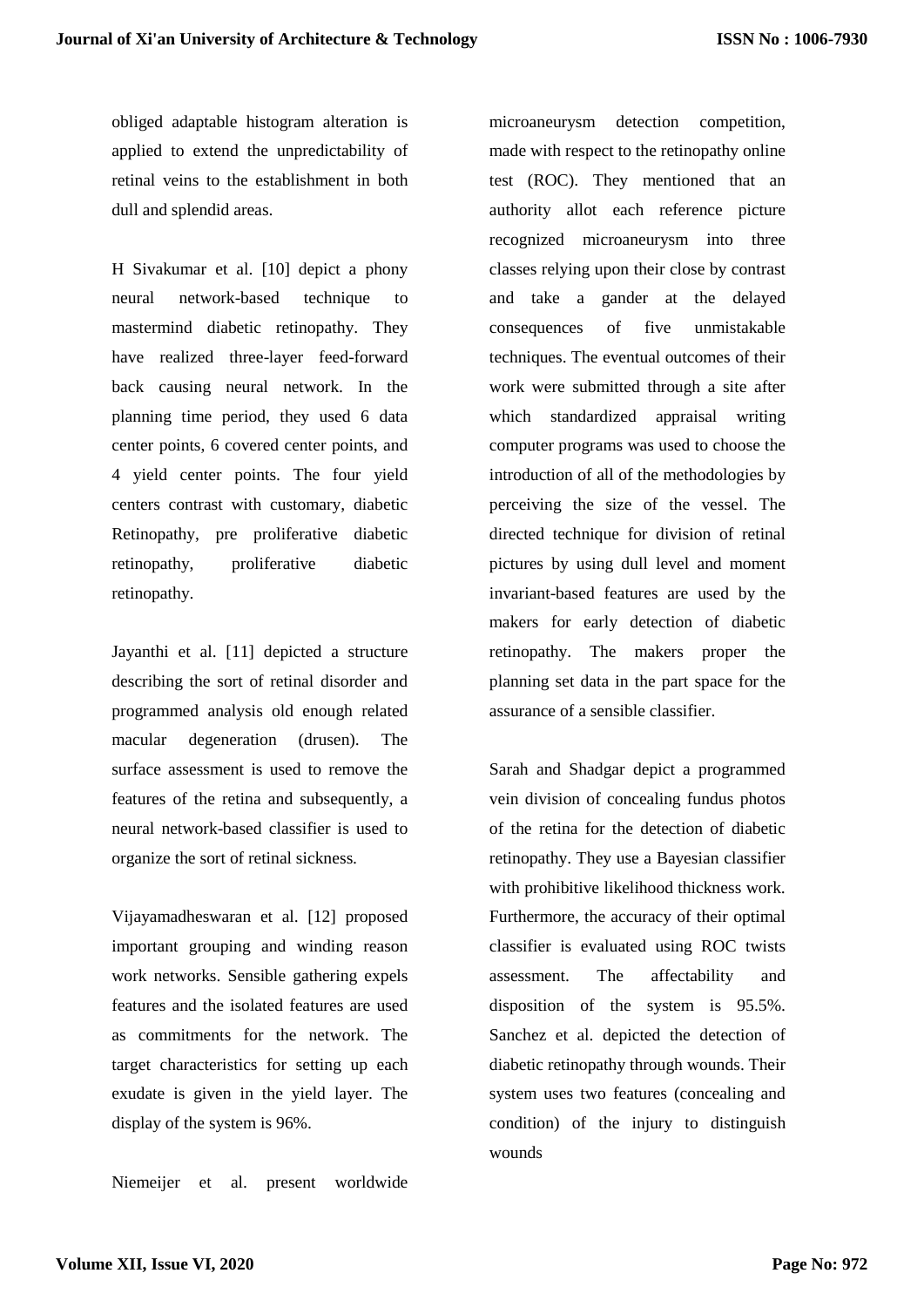. The affectability of the system is 79.62%. Esmaeili et al. delineated a curvelet change based technique for the extraction of red wounds for the finish of diabetic retinopathy. They applied progressed curvelet change to make an improved picture and alter curvelet coefficients in order to lead red articles to zero by thresholding. The affectability is 94% and distinction is 87% of the methodology. Quellec et al. delineated a perfect channel framework for robotized detection of wounds.

Be that as it may, the presentation of the procedure isn't referenced. Programmed retinal injury detection was portrayed by the makers on the assurance of features around locally invariant interest centers and visual vocabularies of pictures. T6hey portrays diabetic-related injury detection into two phases. One is getting ready containing learning the direct of the bruises that make the photos with wounds unmistakable to run of the mill pictures. The other is detection which contains using the academic data for testing dark pictures. The display of the system is 98.1%. Karnowski et al. report a technique for injury division subject to the morphological proliferation procedures because of its high flexibility to neighborhood to separate changes. They modify the technique to fuse the division of dull wounds with a given vasculature division and used ground truth data to make post getting ready channels for different sore sorts. A direct Bayesian classifier is used to describe different wounds. The affectability and disposition of the structure is 90%. Assessments of other methodology was not acted in this paper.

## **III. RELATED WORK**

Diabetic Retinopathy Diabetic retinopathy gets indicative in a brief timeframe later stages. In the essential stage, diabetic patients may not think about having sullied by the disease [2]. This examination paper proposes another PC based programming utilizing python language, which has helped assurance subject to the computerized planning of retinal images in order to help people perceiving diabetic retinopathy early. Various pros have devoted their push to develop a customized Computer-Aided Detection (CAD) structure for DR. Various methodologies have been proposed in [3], notwithstanding, DR area in the retinal information images and its precision are up 'til now a significant test. The requirements are generally a direct result of the round condition of the eye, provoking an increasingly breathtaking district in the point of convergence of the retina and diminish areas in the edges.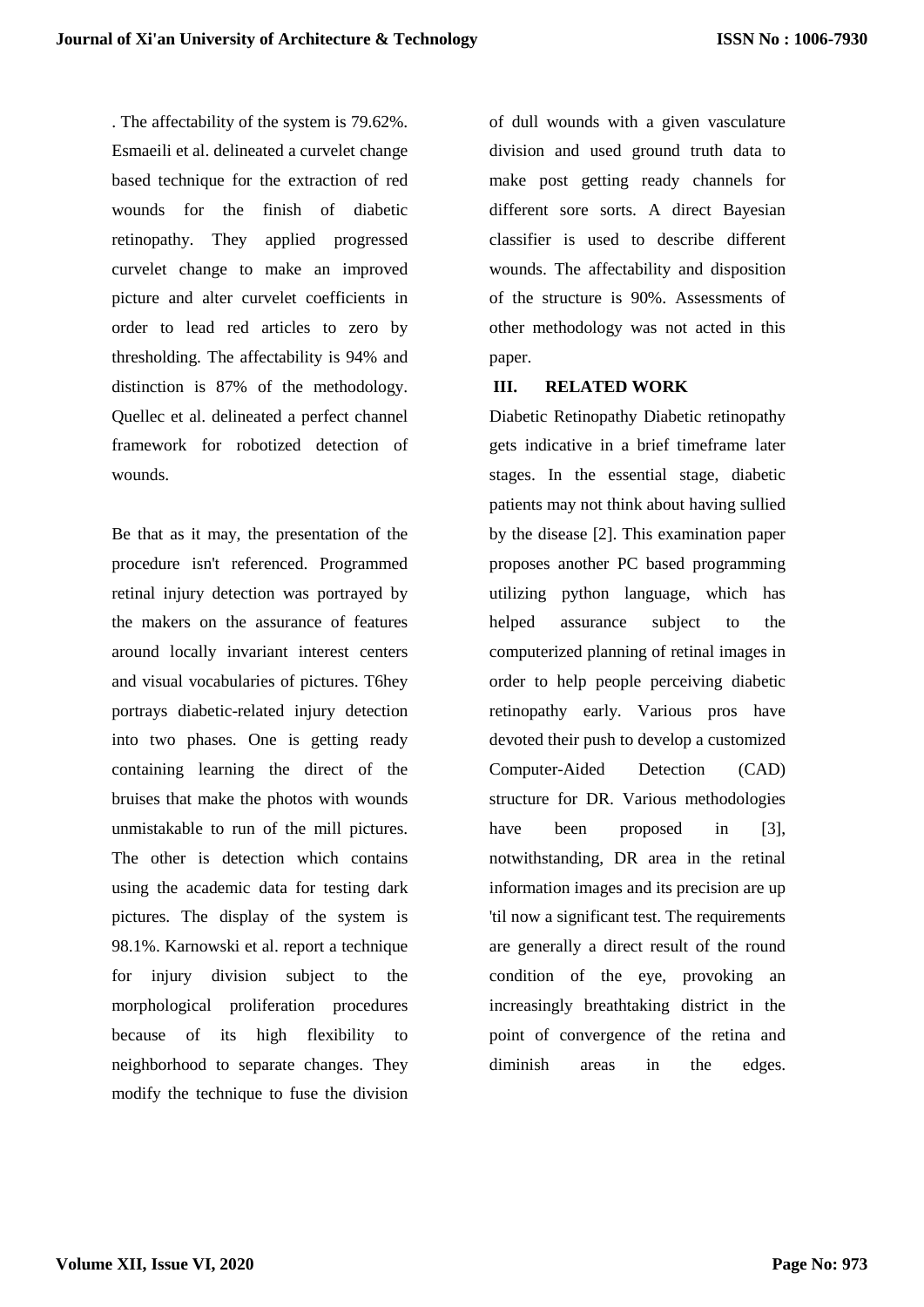

Figure 1: Explanation of Retinal Image

# **Detection of Diabetic Retinopathy**

The amount of data layer neurons is equal to the quantity of pixels in the data image. The convolutional layer uses the convolutional incorporates and forms the thing between the image patches and the channel. For the commencement layer, ReLU (Rectified Linear Unit) can be used. ReLU layer plays out an edge action to each part of the data where any value under zero is set to zero. The prevalent framework requires a progression between the quantity of channels per association and the significance of the framework. First rate frameworks can be cultivated by growing both width and significance yet, the perfect improvement must be practiced if both width and significance are extended in equivalent. Microaneurysms are little knocks in the veins, appearing as meager and round shape spots near little veins. In order to choose the quantity of microaneurysms, the green part is isolated and the veins are disguised using the disturbance decreased image of the past methodology. DR is an ailment realized by retinal image changes or any past injury of the vein in the retina and the ailment may incite visual inadequacy. Test area, Convolutional Neural Networks (CNNs), a piece of significant learning, has a stunning record for applications in image examination and interpretation, including clinical imaging.

# **IV. PROPOSAL SYSTEM**

**Execution of Detection of diabetic retinopathy utilizing CNN (Convolutional Neural Network**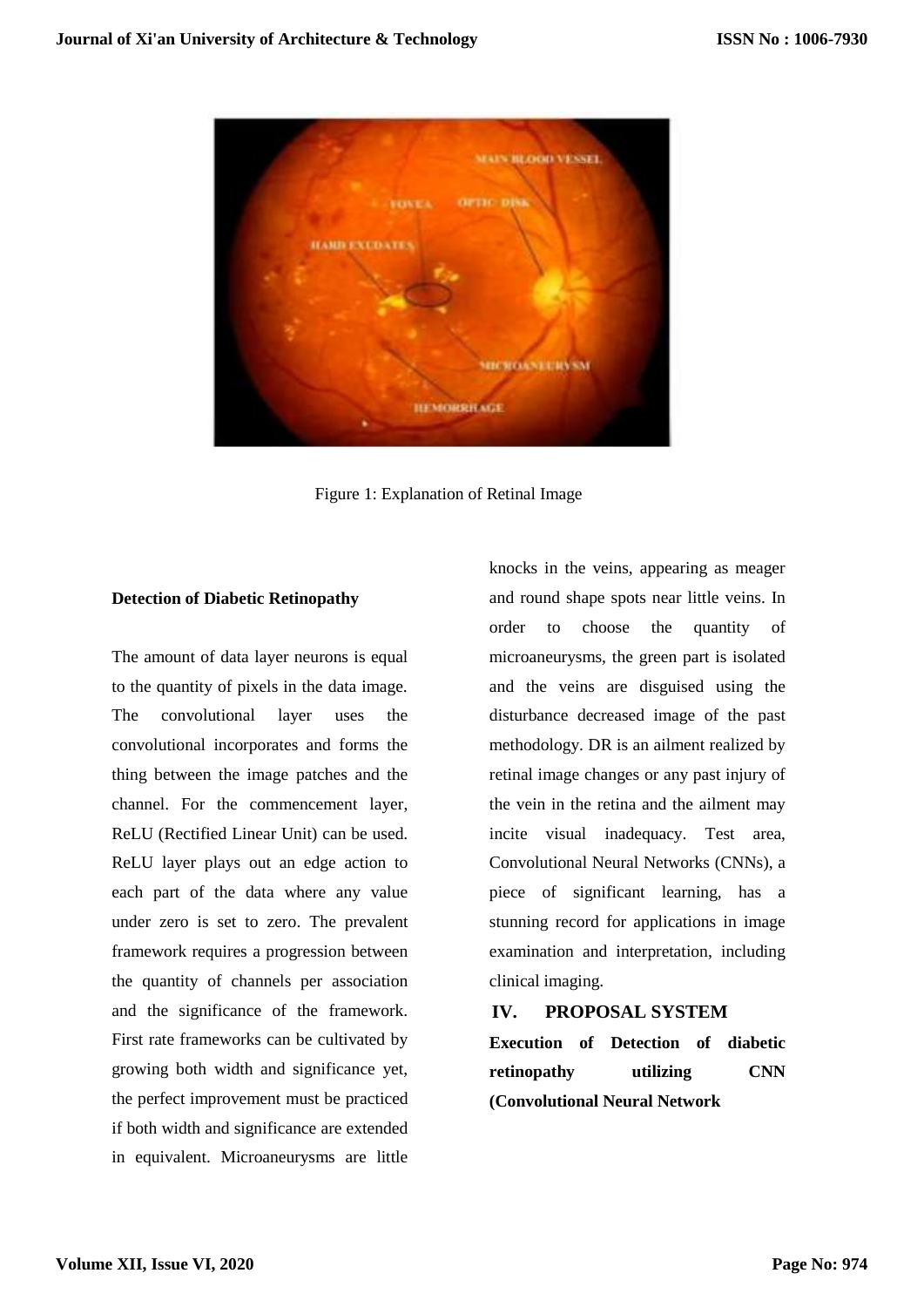In artificial or self-learning, a convolutional neural framework or ConvNet as its regular name is a fundamental class of significant or artificial neural frameworks, most typically applied to separating of the visual imagery and thus utilized for retinal images. They utilized neural framework building relies upon Mobile Nets. This structure relies upon centrality vigilant convolution layers which are likewise confined into hugeness insightful and pointwise convolution, alongside the essential layer which is a completely related layer. Importance sharp convolution is utilized for applying a particular channel on each data channel while pointwise convolution is utilized to shape a straight mix of the yield from the noteworthiness smart layer. A Convolutional Neural Network or ConvNet is a general multilayered neural system with an exceptional arrangement to see complex highlights in information. CNN's have been used in image affirmation, powering vision in robots, and for self-driving vehicles. A convolutional neural framework (CNN) is a specific kind of fake neural framework that uses perceptrons, an AI unit figuring, for controlled learning, to explore data





Figure 1 shows the CNNs apply to image dealing with, trademark language getting ready, and various sorts of scholarly undertakings. Convolutional Neural Networks (CNNs), a piece of significant learning, have a stunning record for applications in image examination and understanding, including clinical imaging. Framework structures expected to work with image data was routinely created starting at now during the 1970s 10 with

accommodating applications and outflanked various approaches to manage testing assignments like composed by hand character affirmation. Nonetheless, it wasn't until a couple of jumps forward in neural frameworks, for instance, the execution of dropout, altered direct units, and the going with increase in enlisting power through graphical processor units (GPUs) that they got down to earth for logically complex image affirmation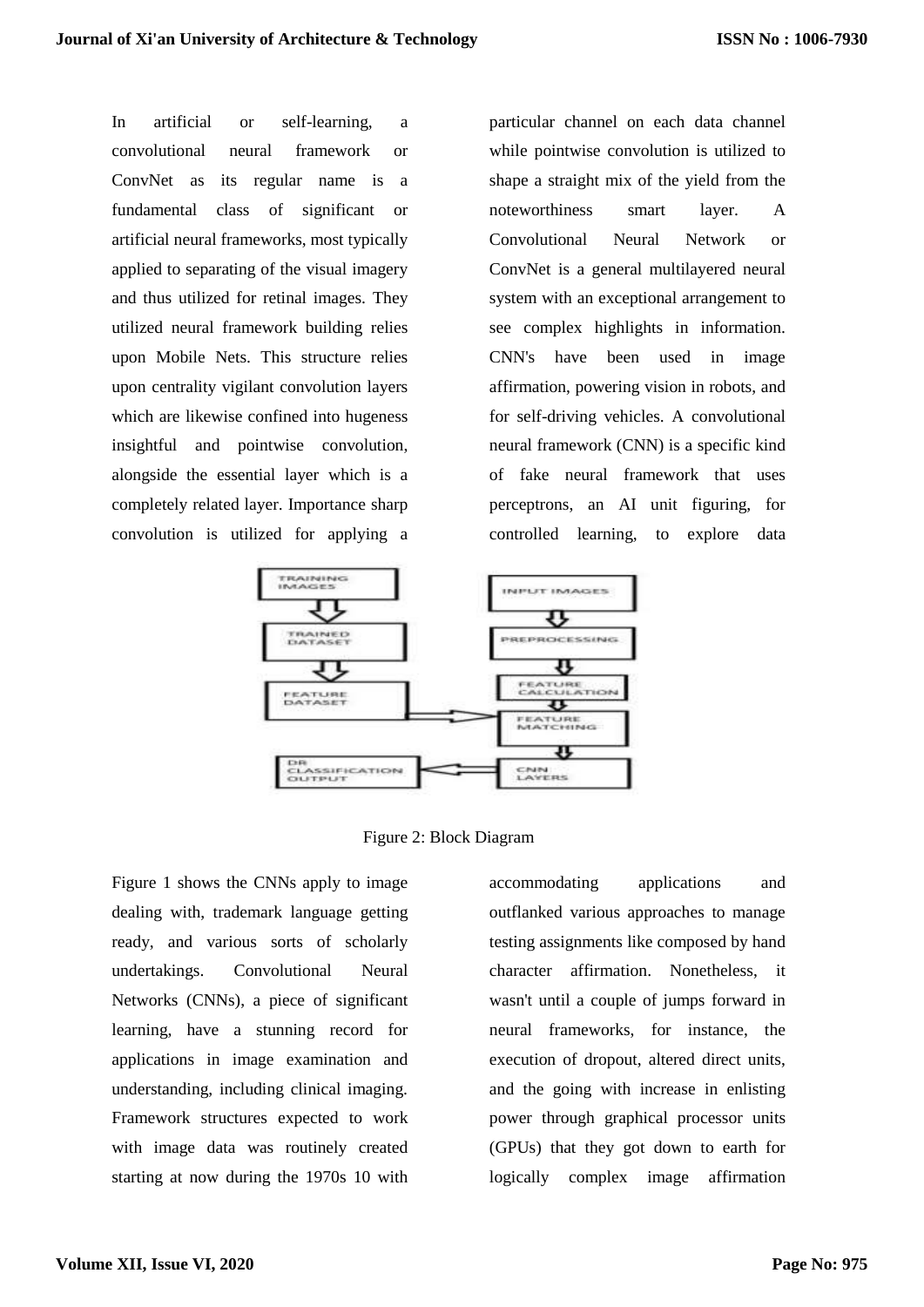issues. Legitimately, tremendous CNNs are used to viably deal with significantly complex image affirmation tasks with many article classes to an essential norm. CNN's are used in various present front line image gathering undertakings, for instance, the yearly ImageNet and COCO challenges. Neural Networks have in like way been utilized in three-class solicitations of DR. Highlights are gone into the neural system to depict pictures into typical, nonproliferative DR retinopathy and proliferative DR retinopathy. The neural structure utilized these highlights as a guarantee to ask for.

#### **CONCLUSION**

This paper presents an analysis of various methods for screening retinopathy and grouping its seriousness level. In rundown, this investigation brings a worldwide review of the event and improvement of diabetic retinopathy distributed in the course of the most recent couple of years in different diaries and meetings. In our investigation, we found that even very much created countries need information on the movement of diabetic retinopathy. Likewise, information on the frequency of diabetic retinopathy in type 1 diabetes is inadequate. Our examination proposes that more top to bottom top notch contemplates dependent on information defined by sex, age, and seriousness of ailment are basic to sum up the proof base. The sufficiency of programmed diabetic retinopathy detection and classification will productively

diminish ophthalmologist's remaining burden.

## **REFERENCE**

Xialong Zeng,Haiquan Chen, Yuan Lao, Wenbin Ye," Automated Diabetic Retinopathy Detection on Binocular Vol 09 Issue01, Jan 2020 ISSN 2456 – 5083 Page 8 Siamese-Like Convolution Neural Network" ,February 2019.

[2] S. R. Nirmala, M. K. Nath, and S. Dandapat, " Retinal Image Analysis: A Review," International Journal of Computer & Communication Technology (IJCCT), vol-2, pp. 11- 15, 2011.

[3] National Eye Institute, National Institutes of Health, " Diabetic Retinopathy: What you should know," Booklet, NIH Publication, no: 06-2171, 2003.

[4] A. D. Fleming, K. A. Goatman, and J. A. Olson, " The role of haemorrhage and exudate detection in automated grading of diabetic retinopathy," British Journal of Ophthalmology, vol 94, no. 6, pp. 706- 711, 2010.

[5] A. D. Fleming, S. Philip, K. A. Goatman, J. A. Olson, and P. F. Sharp.

[6] Shijian Lu, et al., " Automatic Fundus Image Classification for Computer-Aided Diagnosis" , 31st Annual International Conference of the IEEE EMBS Minneapolis, Minnesota, USA, September 2-6, 2009, pp.1453-1456.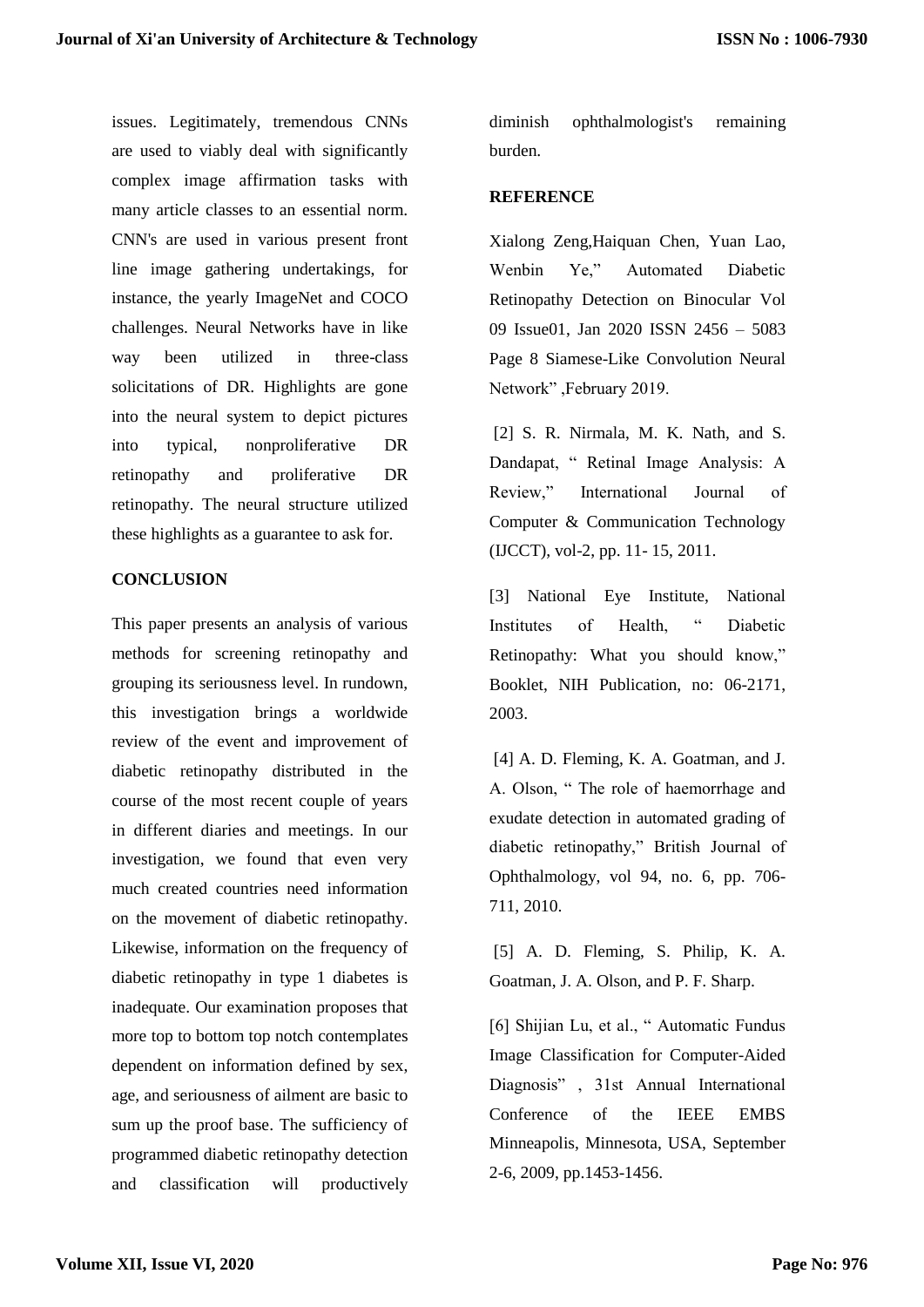[7] Gang Luo, Opas Chutatape, Huiqi Lei, Shankar. M. Krishnan, "Abnormality Detection in Automated Mass Screening System of Diabetic Retinopathy", available online at a state of  $\alpha$  at a state of  $\alpha$  at a state of  $\alpha$  at a state of  $\alpha$  at a state of  $\alpha$  at a state of  $\alpha$  at a state of  $\alpha$  at a state of  $\alpha$  at a state of  $\alpha$  at a state of  $\alpha$  at a state of  $\alpha$  at a s "http://luoinnovation.tech.officelive.com/l uo research/cbms2001.pdf" (accessed on March 3, 2013).

[8] Keerthi Ram, Gopal Datt Joshi, and Jayanthi Sivaswam, "A Successive ClutterRejectionBased Approach for Early Detection of Diabetic Retinopathy" , IEEE Transactions On Biomedical Engineering, Vol. 58, No. 3, March 2011, pp.664-673.

[9] Ahmad Fadzil, et. Al, " Analysis of Foveal Avascular Zone in Colour Fundus Images for Grading of Diabetic Retinopathy Severity" , 32nd Annual International Conference of the IEEE EMBS Buenos Aires, Argentina, August 31 - September 4, 2010, pp. 5632-5635.

[10] R. Sivakumar, G. Ravindran, M. Muthayya, S. Lakshminarayanan, and C. U. Velmurughendran, " Diabetic Retinopathy Analysis" , Journal of Biomedicine and Biotechnology, 2005 pp.  $20 - 27$ .

Z. Omar, M. Hanafi, S. Mashohor, N. Mahfudz, and M. Muna'im, "Automaticdiabetic retinopathy detection and classification system," in 2017 7th IEEE International Conference on System Engineering and Technology (ICSET), pp. 162– 166, IEEE, 2017

[12]. Y. Haniza, A. Hamzah, and M. Norrima, "Edge sharpening for diabetic retinopathy detection," IEEE Conference Publications, 2010

[13]. K. K. Palavalasa and B. Sambaturu, "Automatic diabetic retinopathy detection using digital image processing," in 2018 International Conference on Communication and Signal Processing (ICCSP), pp. 0072–0076, IEEE, 2018

[14]. D. Satyarthi, B. Raju, and S. Dandapat, "Detection of diabetic retinopathy in fundus images using vector quantization technique," in 2006 Annual IEEE India Conference, pp. 1–4, IEEE, 2006

[15]. K.Ram, G. D. Joshi, and J. Sivaswamy, "A successiveclutterrejection-based approach for early detection of diabeticretinopathy,"IEEE Transactions on Biomedical Engineering, vol. 58, no. 3, pp. 664–673, 2010

[16]. V. V. Kumari, N. Suriyaharayananm, and C. T. Saranya, "Feature extraction for early detection of diabetic retinopathy," in 2010 International Conference on Recent Trends in Information, Telecommunication and Computing, pp. 359–361, IEEE, 2010

[17]. K. A. Anant, T. Ghorpade, and V. Jethani, "Diabetic retinopathy detection through image mining for type 2 diabetes," in 2017 International Conference on **Computer**